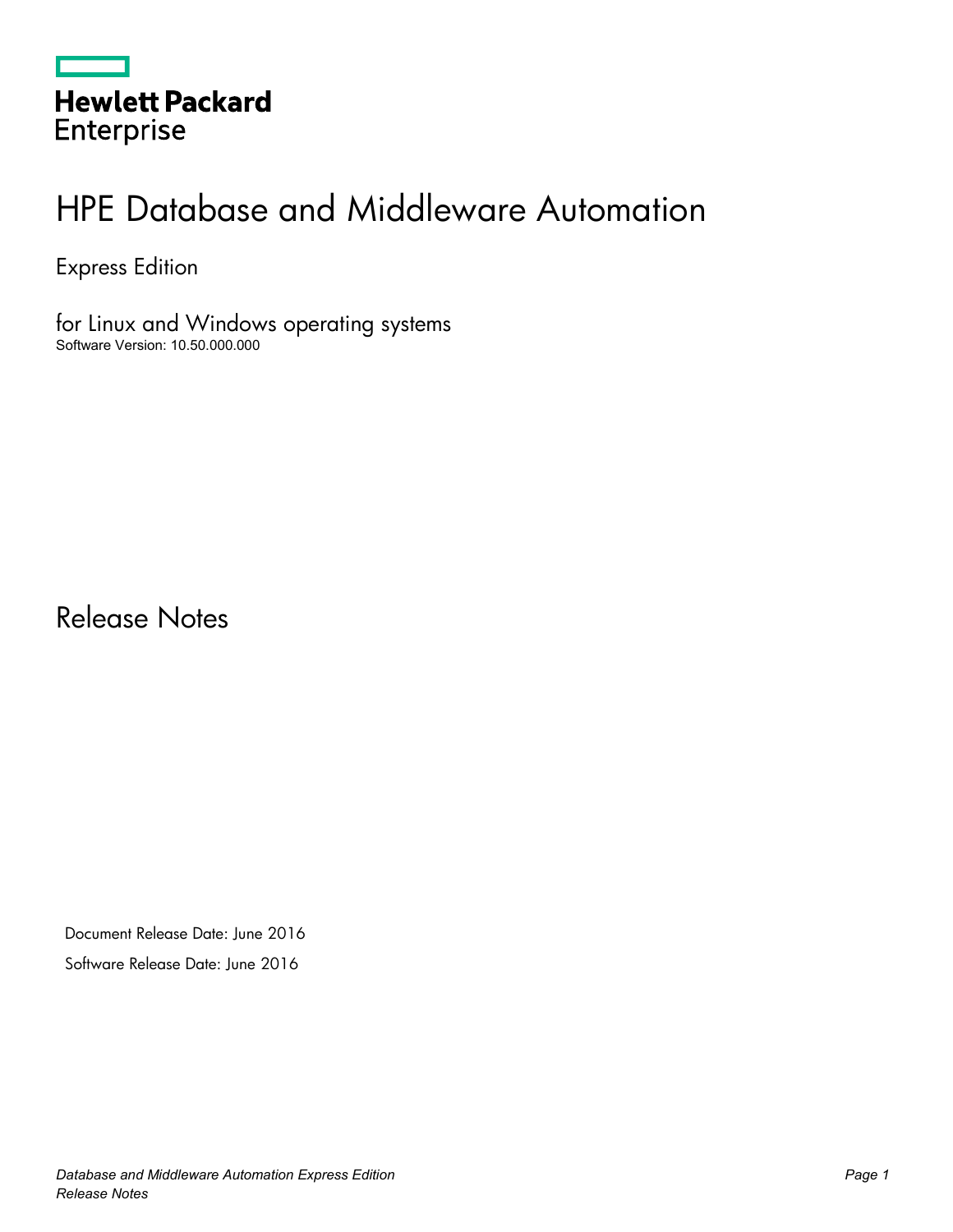## Legal Notices

#### **Warranty**

The only warranties for Hewlett Packard Enterprise products and services are set forth in the express warranty statements accompanying such products and services. Nothing herein should be construed as constituting an additional warranty. HPE shall not be liable for technical or editorial errors or omissions contained herein.

The information contained herein is subject to change without notice.

#### Restricted Rights Legend

Confidential computer software. Valid license from HPE required for possession, use or copying. Consistent with FAR 12.211 and 12.212, Commercial Computer Software, Computer Software Documentation, and Technical Data for Commercial Items are licensed to the U.S. Government under vendor's standard commercial license.

#### Copyright Notices

© Copyright 2011-2016 Hewlett Packard Enterprise Development LP

#### Trademark Notices

Adobe™ is a trademark of Adobe Systems Incorporated.

HP-UX Release 10.20 and later and HP-UX Release 11.00 and later (in both 32 and 64-bit configurations) on all HP 9000 computers are Open Group UNIX 95 branded products.

Windows® and Microsoft® are U.S. registered trademarks of Microsoft Corporation.

Oracle® is a registered trademark of Oracle and/or its affiliates.

UNIX® is a registered trademark of The Open Group.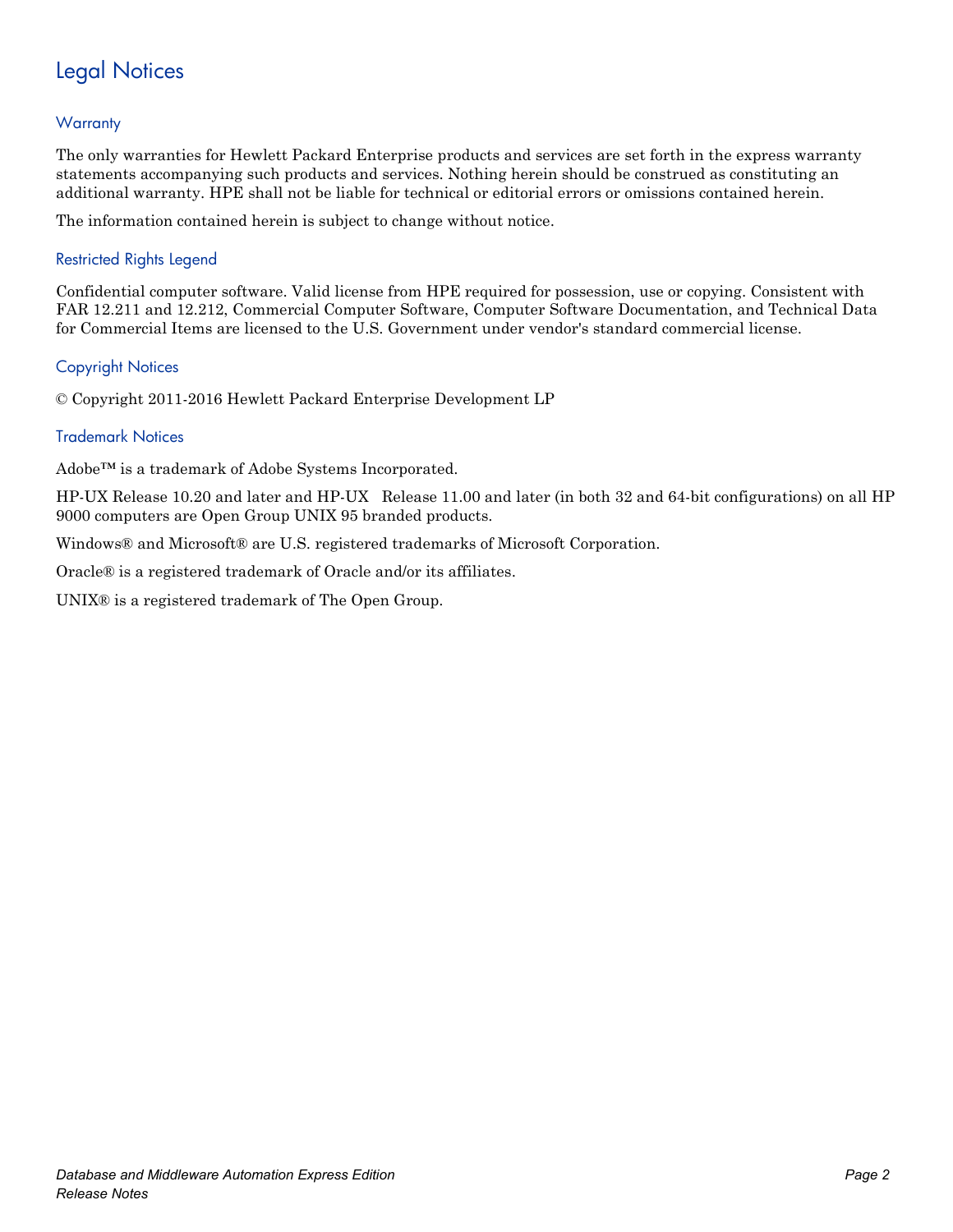### Documentation Updates

The title page of this document contains the following identifying information:

- Software Version number, which indicates the software version.
- Document Release Date, which changes each time the document is updated.
- Software Release Date, which indicates the release date of this version of the software.

To check for recent updates or to verify that you are using the most recent edition of a document, go to:

#### <https://softwaresupport.hpe.com/>

This site requires that you register for an HP Passport and sign-in. To register for an HP Passport ID, go to:

<https://hpp12.passport.hp.com/hppcf/createuser.do>

Or click the **Register** link at the top of the HP Software Support page.

You will also receive updated or new editions if you subscribe to the appropriate product support service. Contact your HPE sales representative for details.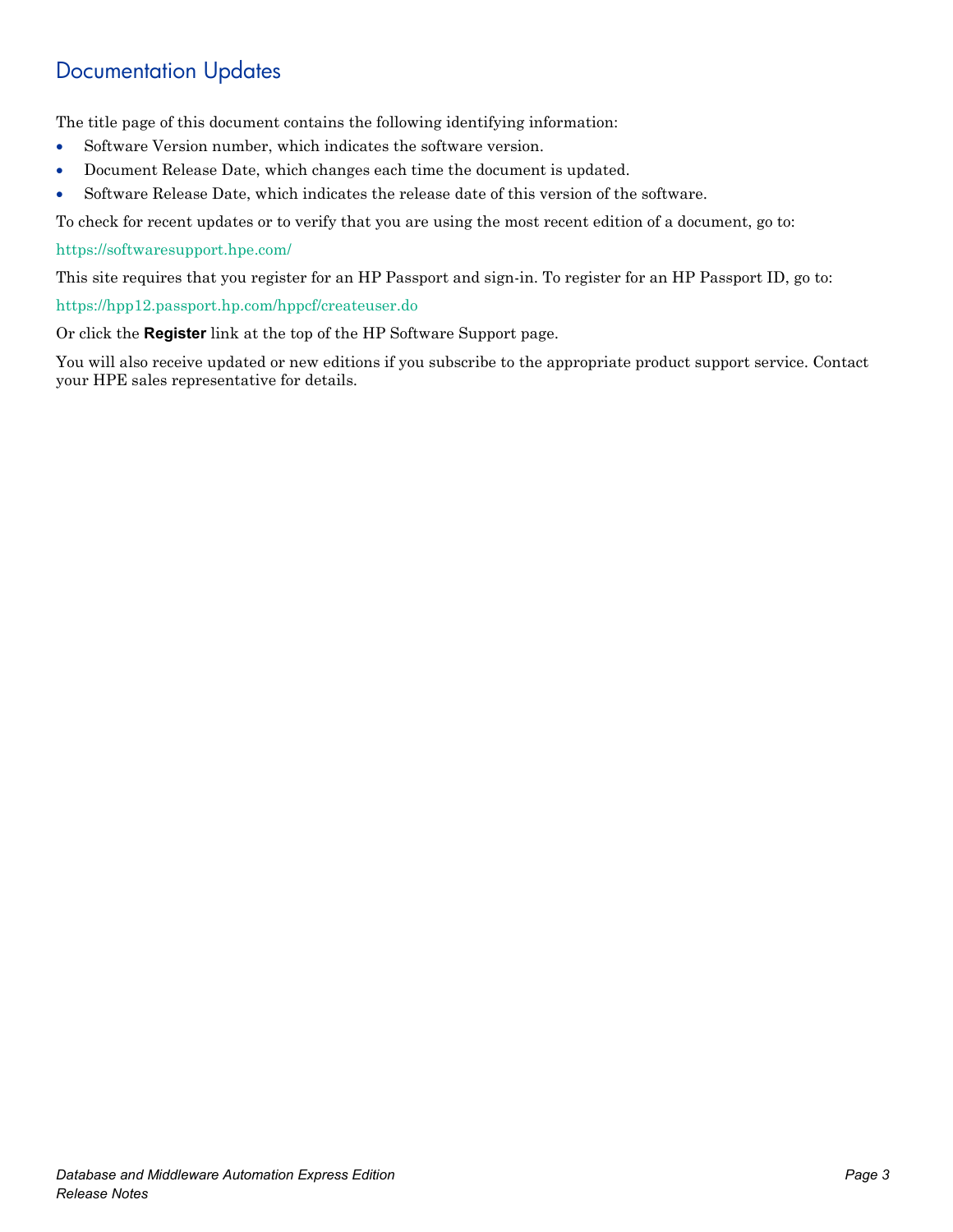### Support

Visit the HPE Software Support web site at:

#### <https://softwaresupport.hpe.com/>

This Web site provides contact information and details about the products, services, and support that HPE Software offers.

HPE Software online support provides customer self-solve capabilities. It provides a fast and efficient way to access interactive technical support tools needed to manage your business. As a valued support customer, you can benefit by using the support web site to:

- Search for knowledge documents of interest
- Submit and track support cases and enhancement requests
- Download software patches
- Manage support contracts
- Look up HPE support contacts
- Review information about available services
- Enter into discussions with other software customers
- Research and register for software training

Most of the support areas require that you register as an HP Passport user and sign in. Many also require a support contract. To register for an HP Passport ID, go to:

<https://hpp12.passport.hp.com/hppcf/createuser.do>

To find more information about access levels, go to:

<https://softwaresupport.hpe.com/web/softwaresupport/access-levels>

This document provides an overview of HPE Database and Middleware Automation Express (HPE DMA) for the 10.50.000.000 release.

This document contains the following important information not included in the manuals.

[In This Version](#page-4-0) [Release Highlights](#page-4-1) [Requirements](#page-4-2) [Supported Browsers for HPE DMA Express](#page-5-0) [Supported HPE DMA Target Platforms](#page-5-1) [HPE DMA Express Content Packs](#page-6-0) [Fixed Issues](#page-6-1)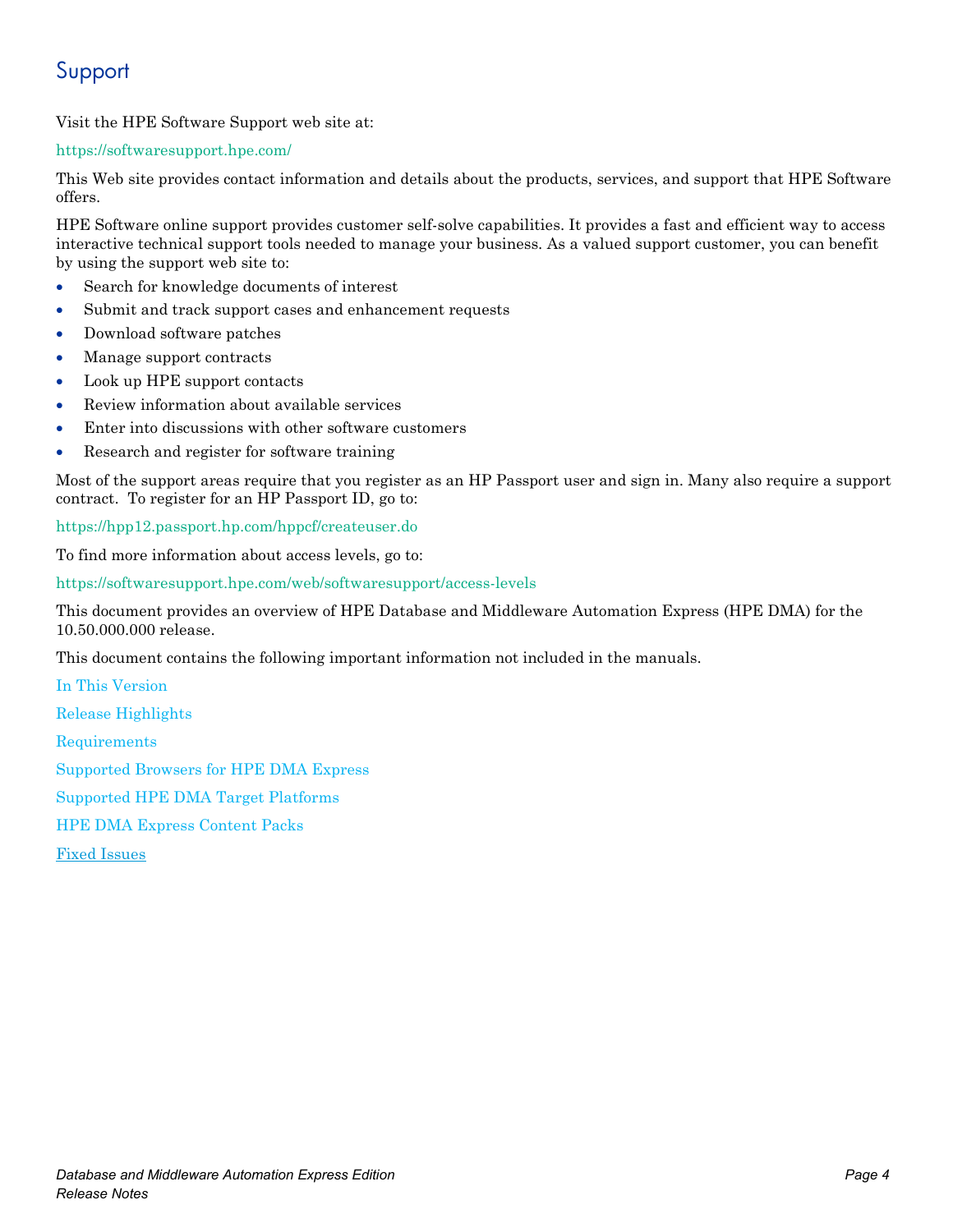### <span id="page-4-0"></span>In This Version

HPE DMA Express enables you to run HPE DMA flows in HPE Operations Orchestration (HPE OO). DMA Express extends HPE OO capabilities, automating administrative and maintenance tasks without requiring installation of either the HPE Server Automation (HPE SA) infrastructure, or the HPE DMA Server, both of which are required in a traditional DMA environment.

### <span id="page-4-1"></span>Release Highlights

HPE DMA Express version 10.50.000.000 supports standalone database and middleware environments for a subset of lifecycle use cases when compared to DMA Ultimate and DMA Premium Editions. Its workflows are built from commercially proven DMA Ultimate Edition workflows used in large enterprises for database and middleware lifecycle management.

DMA Express flows run as native HPE OO content, negating the need to install an HP SA or HPE DMA Ultimate infrastructure, greatly simplifying the overall implementation and improving time-to-value.

DMA Express capabilities enable HPE Cloud Service Automation (HPE CSA), in conjunction with HPE OO, to enable self-service cloud environments to seamlessly provide a Database-as-a-service (DBaaS) and Platform-as-a-Service (PaaS) use cases to end users, without requiring end-user expertise with database or middleware technologies.

Through HPE OO and/or HPE CSA, DMA Express Edition flows can be extend other HPE IT Operations Management products like HPE IT Operations Compliance and HPE Codar.

New features in this version of DMA Express include:

- Provisioning of standalone JBoss Community, Enterprise and Wildfly edition environments
- Database DDL/DML code release into a MySQL database
- Availability of HPE CSA Service Designs that can be downloaded from the [HPE Live Network](https://hpln.hp.com/contentoffering/dma-csa-content). HP Passport credentials are required to access this site and your credentials must be authorized to download DMA Express CSA Service Design Capsules by having a valid DMA Express License to Use (LTU) association.

There is no overlap between the DMA Express Content Pack and the HP OO Database or Middleware Content Pack functionality.

For more information, refer to HPE DMA Express Edition documentation provided under the DMA\_ Express\_10.50 folder in the installation .zip file or access the most recent version from [https://softwaresupport.hpe.com.](https://softwaresupport.hpe.com/)

#### <span id="page-4-2"></span>**Requirements**

The following items are required to use DMA Express in HP Operations Orchestration:

- License for HPE OO version 10.20 or later
- HPE OO Studio and/or HPE OO Central installed
- HPE OO Base Content Pack (1.4.3 or later) loaded
- License for DMA Express or Database and Middleware Automation
- HPE DMA Express installation files
- Before running any DMA Express flows in HPE OO Central/RAS, you must be logged in and running the service using administrator privileges.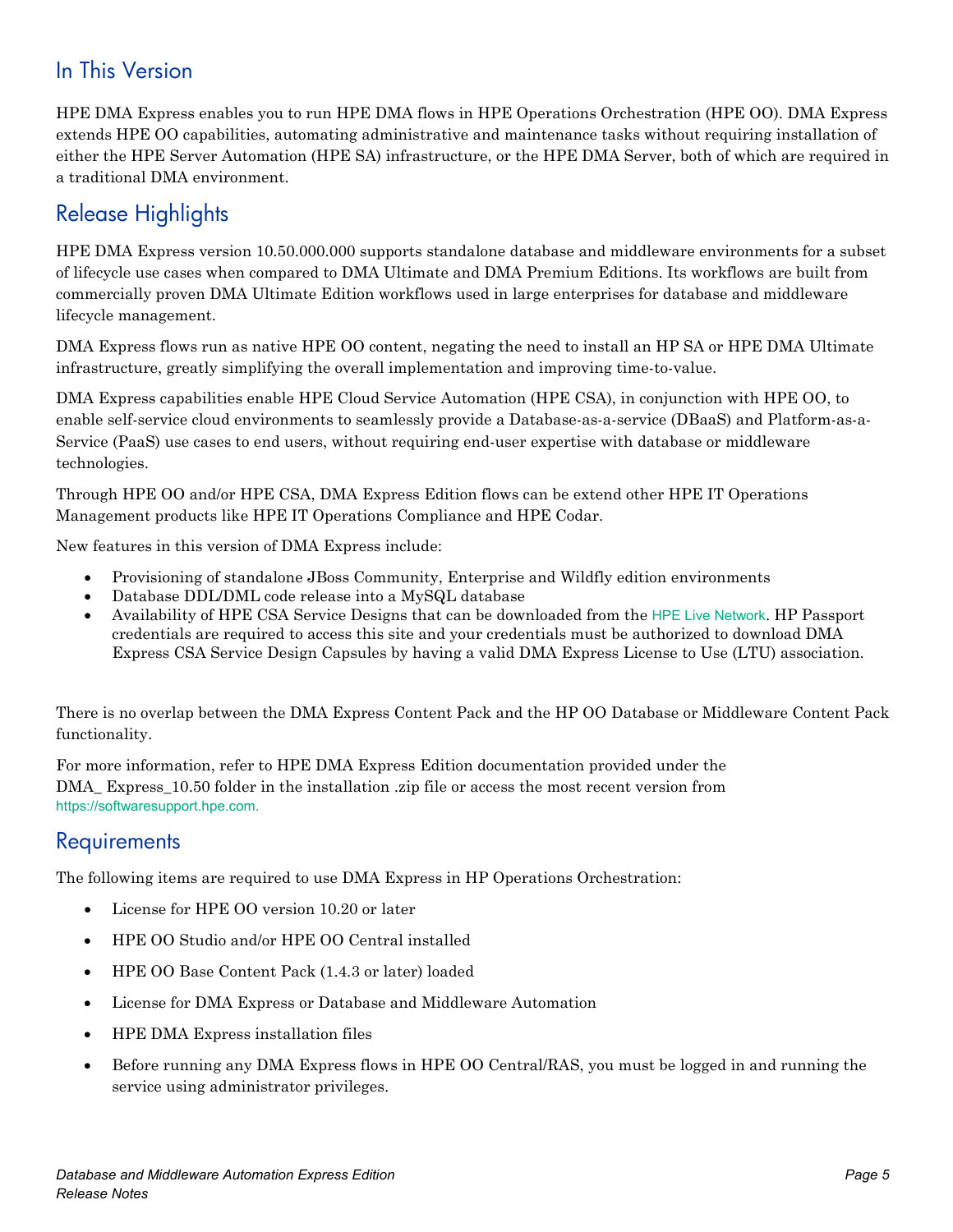- Pertinent Oracle or MS SQL server binaries available—depending upon which HPE DMA Express flows you plan to run
	- o Repositories:
		- **HPE DMA Express Client (DMA Runtime)**
		- Software repository

You need repositories to store the HPE DMA Express Client scripts and software binaries (such as database software and patches). Depending on your specific setup, repositories can be a file server or server management software. The HPE DMA Express Client should not be the same as the software repository.

- Installation of Nmap for Windows target servers. Nmap, an open source tool for network exploration and security auditing, must be installed on the source machine (OO Studio/OO Central/RAS) from [http://www.nmap.org.](http://www.nmap.org/)
- Recommended: A Python Integrated Development Environment (IDE) that supports Python 2.5 and later to add customized steps and functions to the HPE DMA Express Client. There are a number of commercial and open source Python IDEs available, such as PyCharm.
- Recommended: Target managed servers with the required operating systems—for additional information see HPE DMA Express flows
- <span id="page-5-0"></span>Recommended: A version control system.

### Supported Browsers for HPE DMA Express

The HPE DMA web UI supports the following browsers: Chrome, Firefox, and Internet Explorer 10 and 11.

#### Supported Database Solutions

DMA Express supports the following database and middleware solutions:

- Oracle 11gR2 and 12c
- MS SQL Server Database 2012 and 2014
- My SQL 5.6, Enterprise Edition
- Oracle WebLogic Server 11g and 12c versions
- WebSphere
- JBoss

### <span id="page-5-1"></span>Supported HPE DMA Target Platforms

HPE DMA supports managed target servers that use the following operating systems:

- Linux
- Windows

For details regarding the operating systems and versions supported by each HPE DMA Express flow, see the *HPE DMA Express Support Matrix.* This document is available at the following web site:

#### <https://softwaresupport.hpe.com/>

See Documentation Updates for information about accessing this web site.